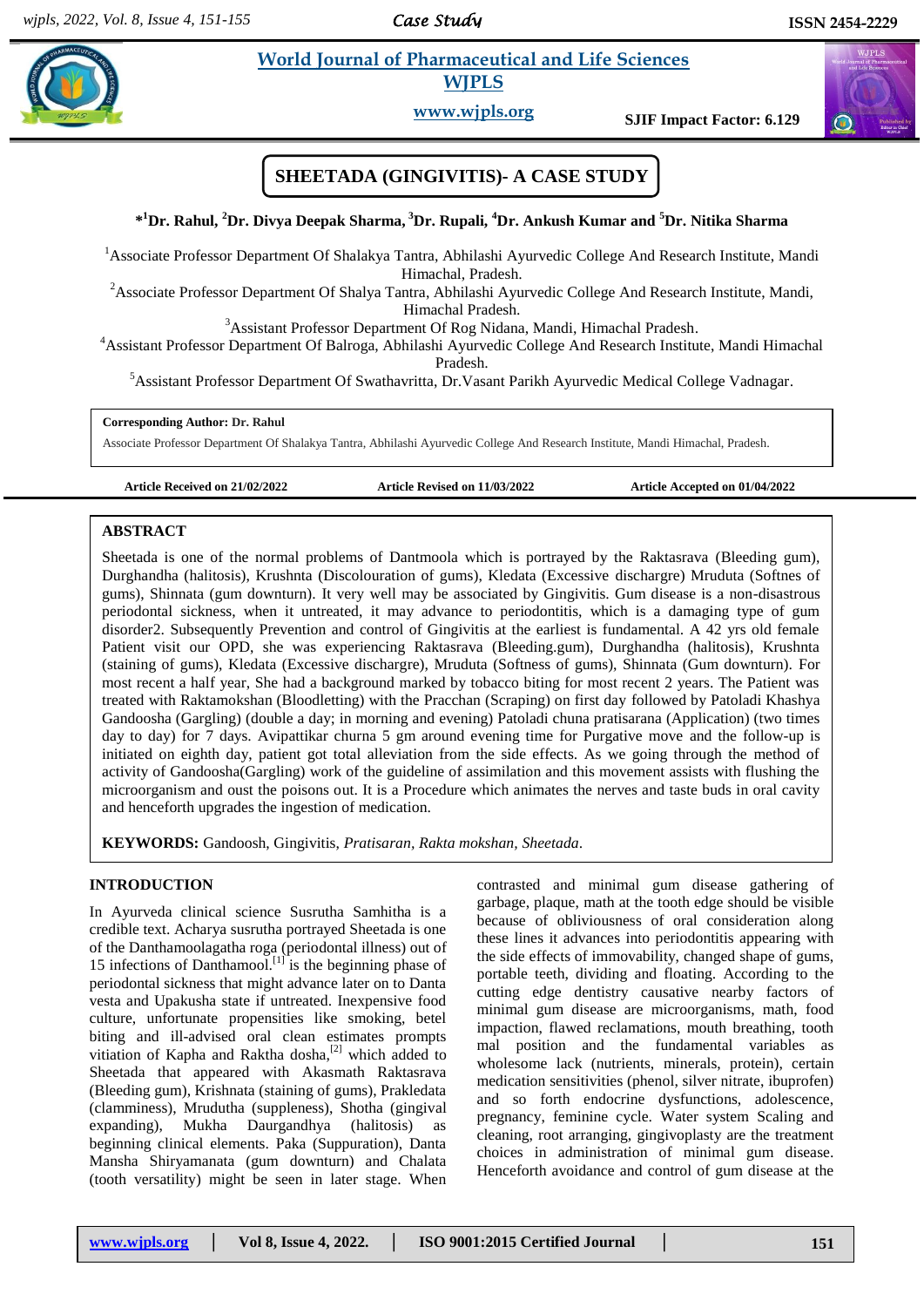earliest is fundamental to accomplish better forecast. In Ayurveda works of art, Astang Hridaya Uttartantra second chap. Acharya Vagbatta has referenced a few treatment modalities for the administration of Sheetada. Pratisarana (scouring), Visravana (phlebotomy), Pralepa (glue), and Kavala (rinsing) have been recommended by old Ayurveda researchers. It is suggested that Gandush (Gargling) (holding fluid in the mouth loaded with limit without development) in the administration of Sheetada.<sup>[3]</sup>

Among these, first day patient had went through for Prachhana karma (Scrapping) in gums. Prachhana (Scrapping) is a method which assists with emptying out the tainted blood out of gums.

Patoladi Kashaya Gandooshhas been chosen to this concentrate as Gandooshand neighborhood application is finished with patoladi churna which restoratively gives Shodhana (purging), Ropana (developing) activities. Patoladi Kashaya Patola, Shunti, Triphala, Vishala, Tikta ,Haridra, Daruharidra, Amrita) Gandoosha Ayurveda definition is Kapha-Pitta Shamaka (pacifing Pitta and Rakta) and has Shothahara (calming), Krimighna (against microbial) and Rasayana (rijuvenation) properties are probably going to be successful for the administration of Sheetada. In gandoosh, yavkoot of home grown equation bubbled and Luke warm decoction added with 5 ml of honey and was taken in a glass; Patient was encouraged to fill it in mouth and hold it for 3 to 5 min. In Pratisaarana technique the patient was encouraged to involve the sedated powder for scouring over the gums. As cleaning of teeth is contra shown in mukha paaka by Acharya Nimi; Selected the Pratisaarana as another option. Over two interaction eliminates the food trash and plaque also increment blood flow, upgrade gingival guard instrument, invigorating gingival strands which are the vitally mending elements of the sickness and it fills in as the impression of the body wellbeing by going about as the door of nutritious trench. The three methods are pointed toward breaking the pathogenesis of the illness and working on the soundness of the gingiva and keep a solid periodontium. It assuages the Rakta dosha which the prime vitiating factor in Sheetada coming about by Dosha Shamana. Also, Patient is adviced to take Avipattikara churna 2gm at bed time; because of it's Anulomana property.<sup>[4]</sup> In present period, abrupt expansion in the utilization of natural concentrates or plant items as an elective way to deal with cutting edge drugs consequently, this examination was intended to present logically demonstrated Gandoosha equation for the administration of Sheetada.

### **Etiophathogenesis of Gingivitis Introduction**

Gum disease is an incendiary state of the gingival tissue, most regularly brought about by bacterial contamination. Not at all like Periodontitis, there is no connection misfortune and hence no relocation of the junctional epithelium. The condition is limited to the delicate tissue region of the gingival epithelium and connective tissue.<sup>[5]</sup> Among every one of the periodontal infections, gum disease is viewed as the commonest. There are different types of gum disease in view of clinical appearance, term of contamination, seriousness, and etiology. Notwithstanding, the persistent type of gum disease that is brought about by plaque is viewed as the most incessant variation. Clinically, the gingival tissues are described by expanding, redness, delicacy, a sparkling surface, and draining upon delicate examining. Gum disease only sometimes creates unconstrained draining and is usually effortless, accordingly numerous patients don't perceive the infection and neglect to look for attention.<sup>[6]</sup>

### **Etiology**

Gum disease is brought about by the microbial plaque stores situated in or near the gingival sulcus. The microorganisms all the more firmly connected with the etiology of gum disease incorporate types of Streptococcus, Fusobacterium, Actinomyces, Veillonella, and Treponema. Bacteroides, Capnocytophaga, and Eikenella are likewise possibly connected to the etiology of the illness. There might be other neighborhood or fundamental etiologic elements that increase plaque statement or the weakness of the tissue to the microbial attack.[7]

In view of the etiology, gum disease can be arranged into various sorts.

#### **Plaque Induced Gingivitis**

This is the most widely recognized reason for gum disease. Plaque is a dainty film that structures on the tooth surface because of unfortunate oral cleanliness. While possibly not routinely eliminated, it can solidify up and frame analytics. As plaque harbors countless microorganisms, irritation can happen in the gingival tissue.

A few nearby factors can add to the arrangement of plaque, for example, swarming of teeth because of which plaque expulsion becomes troublesome. As skewed teeth frequently require orthodontic rectification, cleaning trouble increments aggregating more plaque. Moreover, a dental prosthesis that doesn't have a satisfactory fit or isn't as expected completed can likewise go about as a nidus for plaque gathering.

In youngsters, tooth ejection is often connected with gum disease as plaque collection will in general expansion in the space where essential teeth are shedding, and super durable teeth are emitting as oral cleanliness might be hard to be kept up with there. This is alluded to as ejection gum disease.

#### **Dietary Gingivitis**

This might happen because of a lack of L-ascorbic acid. It has been tracked down that an advanced way of life with the admission of an expanded measure of refined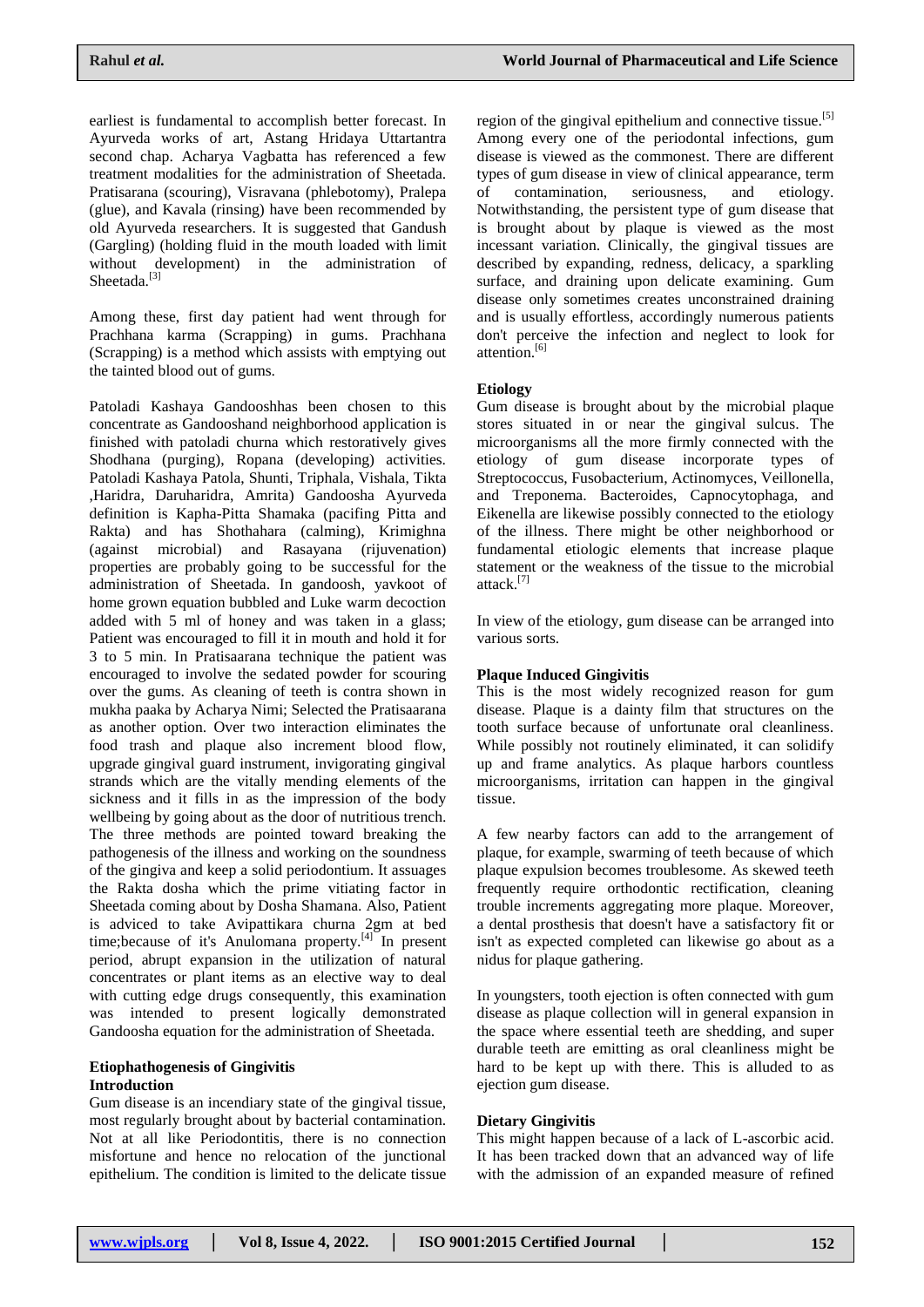starches and an expanded proportion of omega-6 to omega-3 unsaturated fats can advance the provocative process.[8] The instrument by which sugars with a high glycemic record advance the fiery cycle is through initiation of NFkB and oxidative stress.[9,10]

### **Hormonal Gingivitis**

During pregnancy, there are changes in chemical levels as well as a more prominent inclination to widening veins. These elements add to an overstated incendiary reaction by the gingival tissues even to a minor amount of plaque gathering. Truth be told, it has been recommended that the degrees of estrogen decide the seriousness of gingival aggravation made against the biofilm at the gingival edge.<sup>[11,12]</sup>

The hormonal changes that happened during pubescence impact how the gingival tissue responds to plaque aggregation causing what is known as adolescence gum disease. It has been observed that in the cytoplasm of the cells of the gingiva, receptors for the two estrogens and testosterone that have a high partiality for these chemicals are available. The receptors for estrogen are explicitly present in the basal and spinous layers of the epithelium. In the connective tissue, such receptors are found in the fibroblasts and endothelial cells of little vessels. In this way, the gingiva is an obvious objective organ for these steroid chemicals bringing about gum disease. It has been seen that during puberty, gum disease shows up prior in young ladies (eleven to thirteen years) than in young men (thirteen to fourteen years).<sup>[13]</sup>

#### **Drug-Induced Gingivitis**

Different medications utilized for foundational conditions can cause gum disease as an aftereffect like phenytoin (utilized for epileptic seizures), calcium channel blockers (utilized for angina, hypertension), anticoagulants, and fibrinolytic specialists, oral prophylactic specialists, protease inhibitors, vitamin An and analogs. The system behind this gingival aggravation is believed to be the capacity of the metabolites of these medications to actuate the expansion of fibroblasts. An unevenness between the blend and the debasement of the extracellular grid prompts the gathering of juvenile proteins in the extracellular network, especially collagen. This, thus, results in gingivitis. $[14]$ 

Aside from the all around referenced, different gamble and impacting elements can add to the improvement of gum disease. These incorporate smoking and tobacco biting, foundational conditions, hereditary elements (inherited gingival fibromatosis), and neighborhood conditions (dry mouth, swarmed teeth).

#### **The study of disease transmission**

Gum disease is the commonest of periodontal infections. It is more predominant in guys when contrasted with females since it has been observed that females will generally follow better oral consideration systems. It is usually found in kids and grown-ups. Studies have

viewed gum disease as additional common in individuals with low financial status as individuals with high financial status will quite often show a more uplifting outlook towards the upkeep of oral cleanliness. Additionally, they have better admittance to medical services choices. Studies uncover that gum disease is more predominant in pregnant ladies when contrasted with non-pregnant ladies. Besides, more extreme types of gum disease have been all the more frequently seen in pregnant ladies.[15]

The most often seen sorts of gum disease are plaqueactuated, hormonal, intense ulcerative necrotizing, drugincited, or unexpectedly introducing hyperplastic gum disease. Completely, the more dominating type of gum disease is plaque-instigated. As a matter of fact, this type represents definitely a greater number of cases than any remaining variations combined.<sup>[16]</sup>

### **Pathophysiology**

Periodontal sickness goes through four distinct stages that were first made sense of by Page and Schroeder in 1976.[17] Pathophysiologically, gum disease has been partitioned into introductory, early, and laid out stages, and periodontitis has been demonstrated as the high level stage.

### **Introductory Lesion**

This stage is described by an intense exudative fiery reaction, a raised gingival liquid stream, and the relocation of neutrophils from the vein of the subgingival plexus situated in the gingival connective tissue to the gingival sulcus. A change of the framework of the connective tissue situated close to vessels brings about the aggregation of fibrin nearby. The underlying injury is seen in the span of four days of the commencement of plaque gathering. There is an obliteration of collagen brought about by collagenase and different proteins emitted by the neutrophils. Around 5% to 10% of the connective tissue is involved by the fiery penetrate in this stage. $[16]$ 

#### **Early Lesion**

The early sore is reliable with deferred touchiness. It typically shows up following multi week from the start of plaque testimony. In this stage, the clinical indications of gum disease, for example, redness and draining from the gingiva begin showing up. The incendiary cells that prevail in this sore are lymphocytes representing 75% of the aggregate, and macrophages. Few plasma cells are additionally seen. Alongside the incendiary penetration that involves 5% to 15% of the connective tissue of the gingival edge, there is loss of collagen in the impacted region that ranges 60% to 70%. Besides, the nearby fibroblasts go through a progression of obsessive changes, and the gingival liquid stream and the quantity of leukocytes moving to the district keep on expanding. Neutrophils and mononuclear cells are likewise expanded in the junctional epithelium. The term of the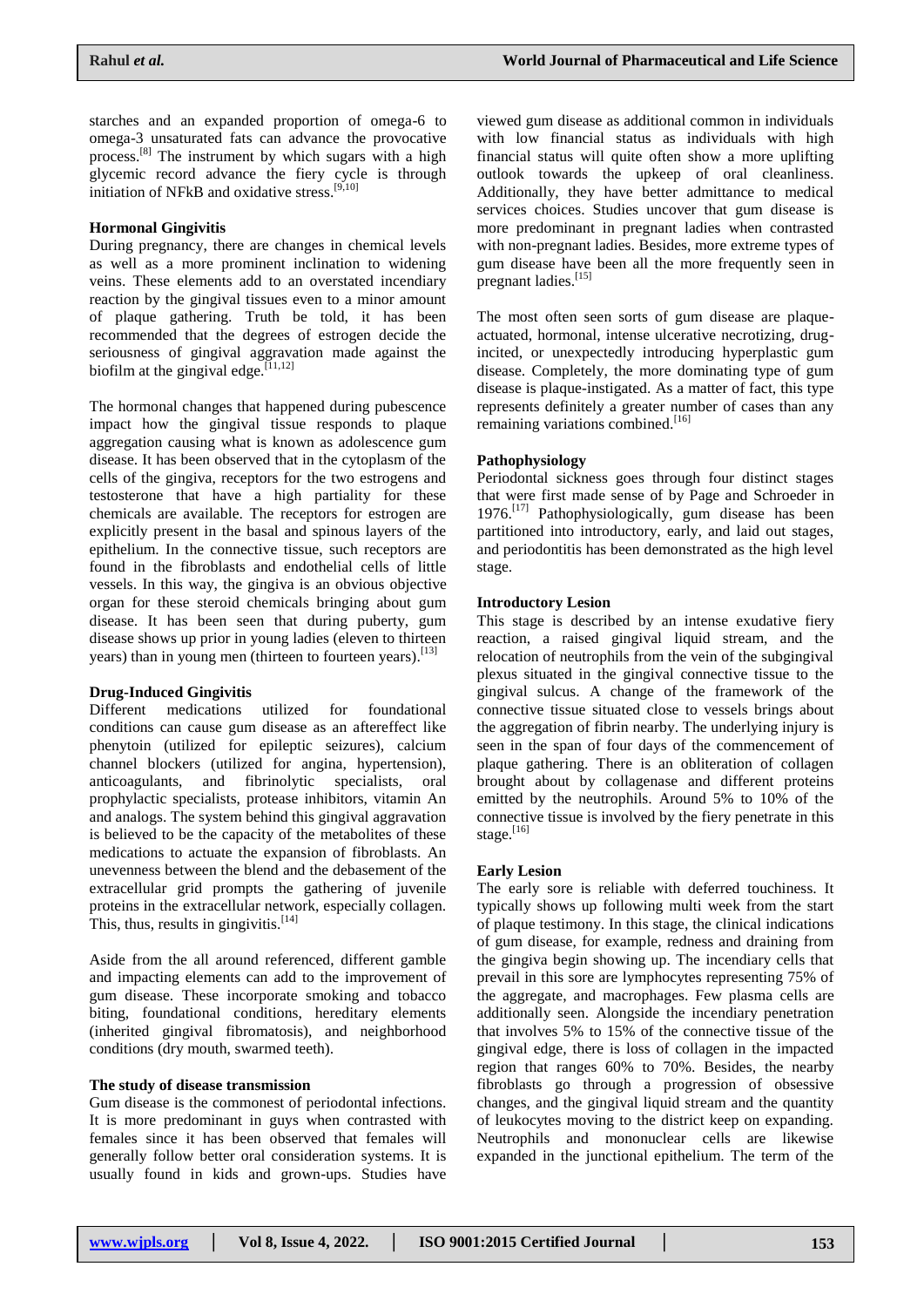early injury has not entirely settled, it can stay for additional time than already expected.<sup>[16]</sup>

#### **Laid out Lesion**

There is expanded collagenolytic action in this stage alongside an ascent in the quantity of macrophages, plasma cells, T and B lymphocytes. Notwithstanding, the transcendent cells are plasma cells and B lymphocytes. In this stage, a little gingival pocket fixed with a pocket epithelium is made. The injury displays a serious level of association. It has been proposed that the seriousness of gum disease connects with a development in the B cells and plasma cells populace, and a decline in the quantity of T cells.

A laid out injury might follow two ways, it can either stay stable for months or years; or progress to a more

#### **History and Physical**

horrendous sore, which has all the earmarks of being connected with an adjustment of the microbial greenery or contamination of the gingiva. This stage has demonstrated to be reversible after a successful periodontal treatment that outcomes in an expansion in the quantity of microorganisms related with periodontal wellbeing that straightforwardly corresponds with a decrease in the plasma cells and lymphocytes.<sup>[16]</sup>

#### **Progressed Lesion**

This stage is a change to periodontitis. It is described by connection misfortune that is irreversible. The incendiary changes and the bacterial contamination begins influencing the supporting tissues of the teeth and the encompassing designs like gingival, periodontal tendon, and alveolar bone bringing about their annihilation and may ultimately bring about tooth misfortune.  $[18,19]$ 

| Name of drug | <b>Karma</b>                      |
|--------------|-----------------------------------|
| (Patola      | Krimighna Sarvadosha Prashman     |
| Shunti       | Kaph vata hara                    |
| Guduchi      | Tridoshahar Dahprashman Rasayan   |
| Tikta        | Kapha pitta Hara                  |
| Vishaala     | Pitta kapha Saamaka               |
| Haritaki     | Tridoshhar Rasayan Bruhniya       |
| Vibhitaki    | Kaphpitta Har Keshya              |
| Amalki       | Rasayan Raktapitta har Kandughna  |
| Trayanthi    | Kapha vaata Samaka Pitta shodhaka |
| Haridra      | Tridosha Saamaka Pitta Rechaka    |
| Daru haridra | Tridosha Saamaka                  |

Strong gingival tissue looks pink or pigmented in more obscure looking patients, firm, with practically no signs of redness or growing, and with no depleting after delicately breezing through a periodontal assessment along the gingival opening. On periodontal looking at, strong gingiva shows under 3 mm opening and there is no bone disaster on x-beams.

Treatment plan: Patient was treated in Ipd basis Drug for Intervention – *Patoladi Kashyaya*  Form- *kwath* Time – two times in a day Duration- 7 days Follow up  $8<sup>th</sup>$  day

| <b>Treatment</b> | $1st$ day | $\sqrt{d^2}$ day | $3^{\rm rd}$ day | $4th$ day | $\epsilon^{\text{th}}$ day | $6th$ day | $7th$ day |
|------------------|-----------|------------------|------------------|-----------|----------------------------|-----------|-----------|
| Raktmokshan      | Done      | Nil              | Nil              | Nil       | Nil                        | Nil       | Nil       |
| Pratisaran       | Done      | Done             | Done             | Done      | Done                       | Done      | Done      |
| Gandoosh         | Done      | Done             | Done             | Done      | Done                       | Done      | Done      |

**The sign and symptoms were assessed by scoring system, described in table.**

| <b>Symptoms</b> | <b>Before treatment</b> | <b>After Treatment</b> | On 8 <sup>th</sup> Day |
|-----------------|-------------------------|------------------------|------------------------|
| 1. Rakta srava  | $^{++}$                 | Nil                    | Nil                    |
| 2. Daurgandya   | $+++$                   | Nil                    | N <sub>i</sub>         |
| 3. Krishnta     |                         | Nil                    | N <sub>i</sub>         |
| 4. Kledta       |                         | Nil                    | Nil                    |
| 5. Mrudta       |                         | Nil                    | Nil                    |

# **OBSERVATION**

It was seen that the patient got total alleviation from Sheetada in 7 days. Patient was encouraged to keep up with appropriate oral cleanliness by cleaning the teeth

appropriately. What's more, encouraged her to stop tobacco biting as it is undesirable.